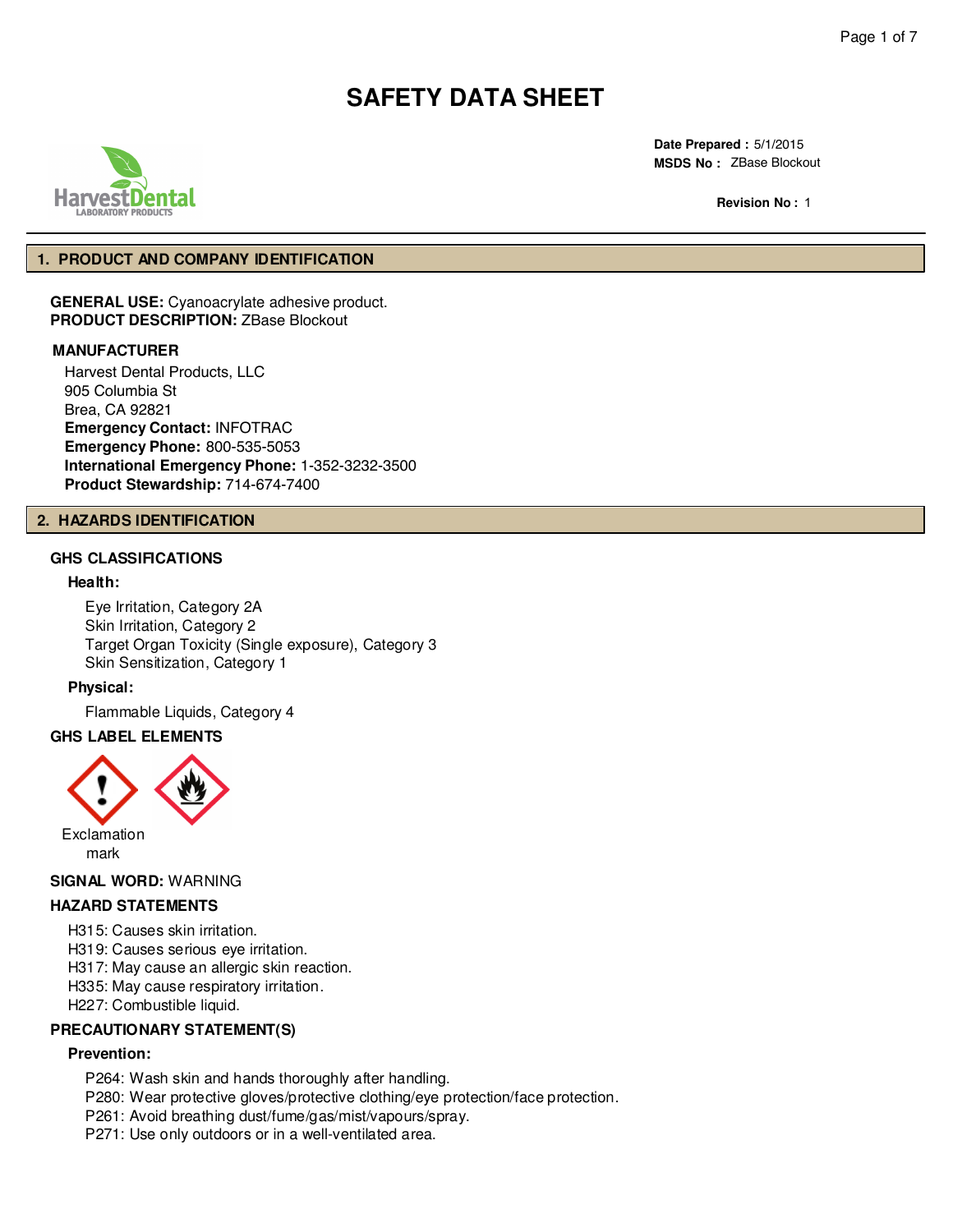

**Date Prepared :** 5/1/2015 **MSDS No :**  ZBase Blockout

**Revision No :** 2

P210: Keep away from heat/sparks/open flames/hot surfaces. – No smoking.

### **Response:**

P370: In case of fire: Use dry chemical, foam or carbon dioxide to extinguish.

P305+P351+P338: IF IN EYES: Rinse cautiously with water for several minutes. Remove contact lenses, if present and easy to do. Continue rinsing.

P337+P313: If eye irritation persists: Get medical advice/attention.

P313: Get medical advice/attention.

P302+P352: IF ON SKIN: Wash with plenty of soap and water.

P333+P313: If skin irritation or rash occurs: Get medical advice/attention.

P362: Take off contaminated clothing and wash before reuse.

P304+P340: IF INHALED: Remove to fresh air and keep at rest in a position comfortable for breathing.

P312: Call a POISON CENTER or doctor/physician if you feel unwell.

### **Storage:**

P403+P233: Store in a well-ventilated place. Keep container tightly closed. P403+P235: Store in a well-ventilated place. Keep cool.

P405: Store locked up.

### **Disposal:**

7944L5O1: Dispose of in a manner consistent with federal, state, and local regulations.

### **3. COMPOSITION / INFORMATION ON INGREDIENTS**

| <b>Chemical Name</b>    | $Wt.$ %    | <b>CAS</b>      |
|-------------------------|------------|-----------------|
| ETHYL-2-CYANOACRYLATE   | $85 - 100$ | 7085-85-0       |
| Polymethyl methacrylate | $10 - 30$  | $9011 - 14 - 7$ |

### **4. FIRST AID MEASURES**

**EYES:** Immediately flush eyes with plenty of water for at least 15 minutes. Get immediate medical attention.

**SKIN:** Wash with soap and water. Peel or roll skin apart.

**INGESTION:** Peel or roll skin apart. Adhesive becomes solid in contact with saliva and may adhere to inside of mouth. Saliva will lift adhesive in 1-2 days. Avoid swallowing solid adhesive after detachment. Not a toxic product.

**INHALATION:** Remove to fresh air. Prolonged or repeated elevated exposure may cause allergic reactions with asthma-like symptoms in sensitive individuals.

### **SIGNS AND SYMPTOMS OF OVEREXPOSURE**

**EYES:** Causes serious eye irritation. Will bond eyelids. Will cause excessive tearing.

**SKIN:** Bonds skin in seconds. May cause skin irritation. May cause sensitization by skin contact. Cyanoacrylates generate heat on polymerization, so very large amounts will burn the skin.

**INGESTION:** Adhesive becomes solid in contact with saliva and may adhere to inside of mouth. Saliva will lift adhesive in 1-2 days. Not a toxic product.

**INHALATION:** Prolonged or excessive inhalation may cause respiratory tract irritation.

ACUTE TOXICITY: Avoid exposure to vapor concentration in confined areas.

**CHRONIC EFFECTS:** Frequent or prolonged contact may irritate the skin and cause a skin rash (dermatitis).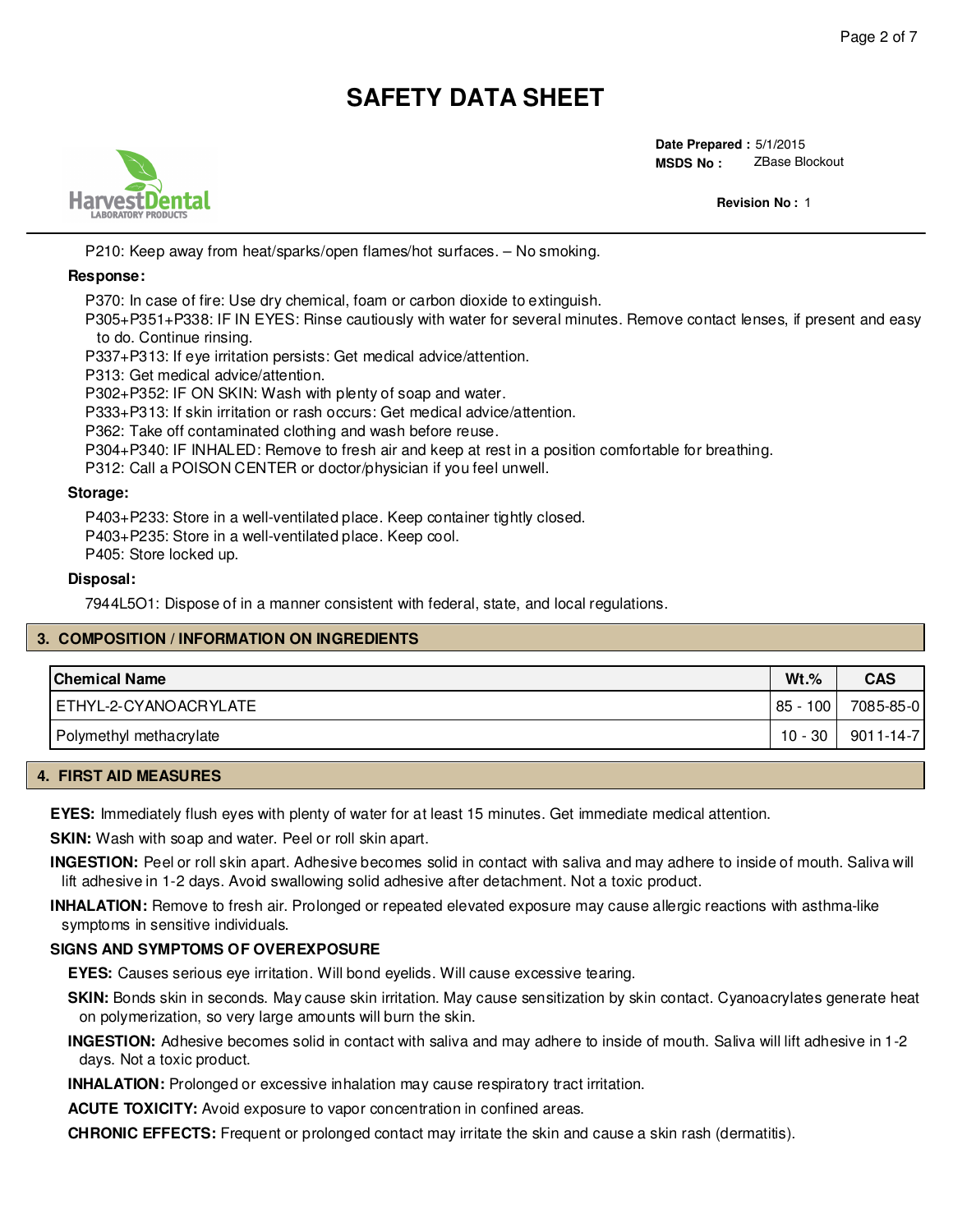

**Date Prepared :** 5/1/2015 **MSDS No :**  ZBase Blockout

**Revision No :** 2

### **5. FIRE FIGHTING MEASURES**

**FLAMMABLE CLASS:** GHS Flammable liquid, Category 4

**GENERAL HAZARD:** Combustible liquid and vapor.Product polymerized to solid by water.

**EXTINGUISHING MEDIA:** Use dry chemical extinguisher or flush with large amounts of water.

**FIRE FIGHTING EQUIPMENT:** As in any fire, wear self-contained breathing apparatus pressure-demand, (MSHA/NIOSH approved or equivalent) and full protective gear.

**HAZARDOUS DECOMPOSITION PRODUCTS:** Combustible by-products of carbon monoxide/dioxide.

## **6. ACCIDENTAL RELEASE MEASURES**

**SMALL SPILL:** Polymerize with water. Solid material may be scraped from surface.

**LARGE SPILL:** Polymerize with water. Increase ventilation to area. Solid material may be scraped from surface.

### **ENVIRONMENTAL PRECAUTIONS**

**WATER SPILL:** None known.

#### **7. HANDLING AND STORAGE**

**GENERAL PROCEDURES:** Use with adequate ventilation. Avoid contact with eyes, skin and clothing.

**HANDLING:** Avoid breathing (dust, vapor, mist, gas). Avoid contact with skin, eyes and clothing. Keep container closed when not in use.

**STORAGE:** Store in a cool place in original container and protect from sunlight. Keep away from sources of ignition.

**STORAGE TEMPERATURE:** Ideal storage: 41-50F (5-10C)

**SHELF LIFE:** One year from the date of shipment from Pacer Technology, unless otherwise noted.

### **8. EXPOSURE CONTROLS / PERSONAL PROTECTION**

### **EXPOSURE GUIDELINES**

| OSHA HAZARDOUS COMPONENTS (29 CFR1910.1200) |                        |       |                   |                                        |                   |           |                   |
|---------------------------------------------|------------------------|-------|-------------------|----------------------------------------|-------------------|-----------|-------------------|
|                                             | <b>EXPOSURE LIMITS</b> |       |                   |                                        |                   |           |                   |
|                                             |                        |       | <b>OSHA PEL</b>   | <b>ACGIH TLV</b><br><b>SupplierOEL</b> |                   |           |                   |
| <b>Chemical Name</b>                        |                        | ppm   | mg/m <sup>3</sup> | ppm                                    | mg/m <sup>3</sup> | ppm       | mg/m <sup>3</sup> |
| ETHYL-2-CYANOACRYLATE                       | <b>TWA</b>             | $[1]$ | $[1]$             | 0.2                                    | 1.0               | $0.2$ ppm |                   |
| <b>OSHA TABLE COMMENTS:</b>                 |                        |       |                   |                                        |                   |           |                   |

**1**. NL = Not Listed

**ENGINEERING CONTROLS:** Use only in a well ventilated area. Local exhaust ventilation may be necessary to control any air contaminants to within their TLVs during the use of this product.

## **PERSONAL PROTECTIVE EQUIPMENT**

**EYES AND FACE:** For normal conditions, wear safety glasses. Where there is reasonable probability of liquid contact, wear splash-proof goggles.

**SKIN:** Use Nitrile gloves and aprons to prevent contact. Do not use PVC, Nylon or Cotton materials.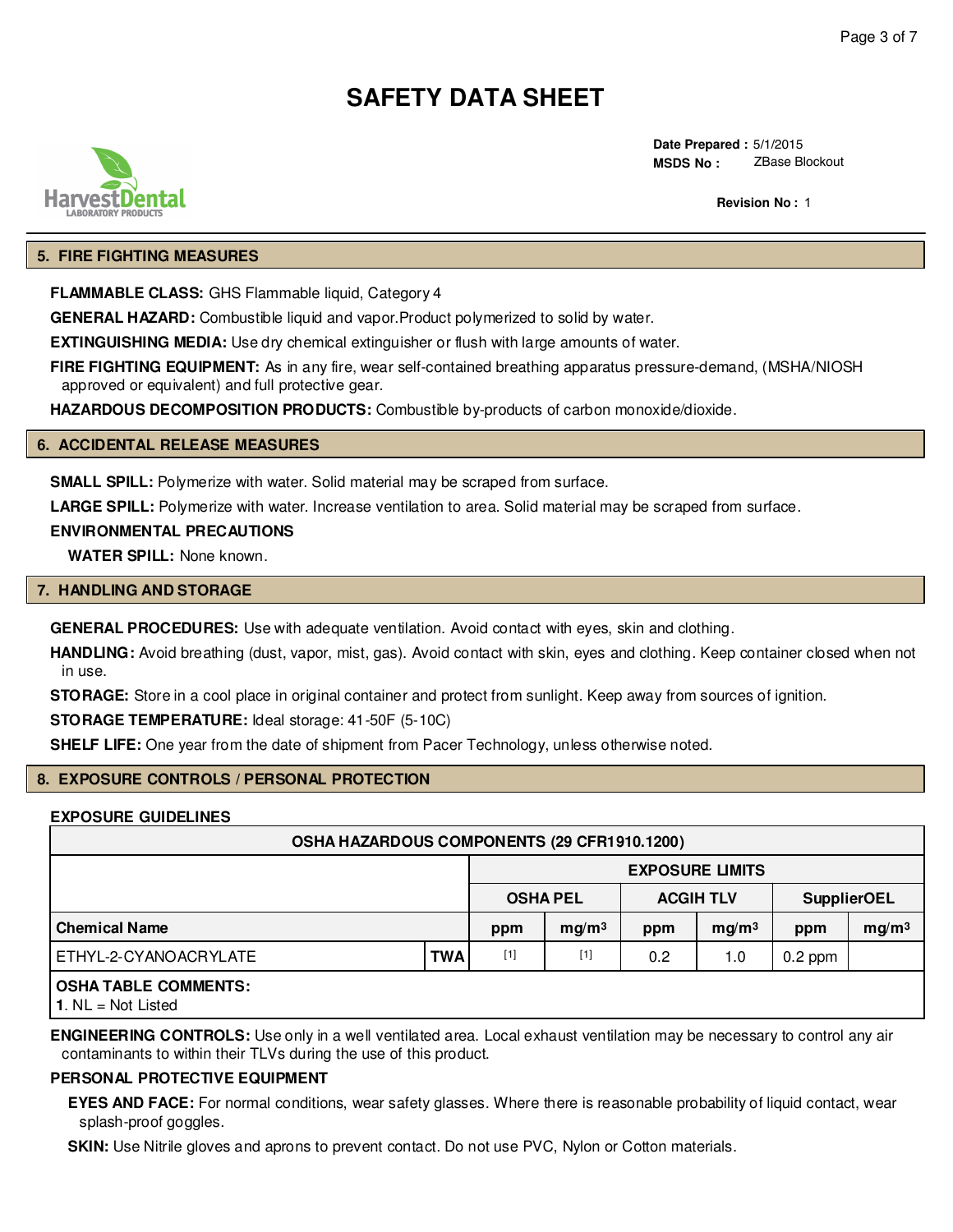

**Date Prepared :** 5/1/2015 **MSDS No :**  ZBase Blockout

**Revision No :** 2

**RESPIRATORY:** Use only in a well-ventilated area. In case of insufficient ventilation, wear suitable respiratory equipment. Recommended: Full-face NIOSH-approved respirator with organic vapor cartridge.

**WORK HYGIENIC PRACTICES:** Avoid direct contact and breathing vapor. Use with adequate ventilation. Wash hands with soap and water after use.

**OTHER USE PRECAUTIONS:** Facilities storing or utilizing this material should be equipped with an eyewash facility and a safety shower.

### **9. PHYSICAL AND CHEMICAL PROPERTIES**

**PHYSICAL STATE:** Liquid **ODOR:** Characteristic odor, intensely irritating. **ODOR THRESHOLD:** Odor Threshold = 1 ppm **APPEARANCE:** Purple liquid.**pH:** Not Applicable. **PERCENT VOLATILE:** Not Available **FLASHPOINT AND METHOD:** 80°C (176°F) to 93.4°C (200°F) TAG CC **FLAMMABLE LIMITS:** Not Available **AUTOIGNITION TEMPERATURE:** 485°C (905°F) **VAPOR PRESSURE:** < 0.2 mm Hg **VAPOR DENSITY:** Not Available **BOILING POINT:** > 149°C (300°F) **FREEZING POINT:** Not Available **MELTING POINT:** Not Determined **THERMAL DECOMPOSITION:** Not Available **SOLUBILITY IN WATER:** Insoluble **EVAPORATION RATE:** Not Established **DENSITY:** Not Available **SPECIFIC GRAVITY:** 1.11 g/mL at 25°C **VISCOSITY #1:** 2500 to 3500 Centipoise at 22°C (72°F) **MOLECULAR WEIGHT:** Not Available **(VOC):** < 20.000 g/L Per SCAQMD Method 316B. **COEFF. OIL/WATER:** Partition coefficient (octanol/water): Not applicable.

## **10. STABILITY AND REACTIVITY**

### **STABLE:** Yes

**HAZARDOUS POLYMERIZATION:** No

**CONDITIONS TO AVOID:** Avoid temperatures above 176° F (80° C), moisture and alkalines.

**POSSIBILITY OF HAZARDOUS REACTIONS:** Possible polymerization reaction in the presence of water, amines, alkalis and alcohols.

**HAZARDOUS DECOMPOSITION PRODUCTS:** Carbon Dioxide, Carbon Monoxide and other toxic or irritating compounds may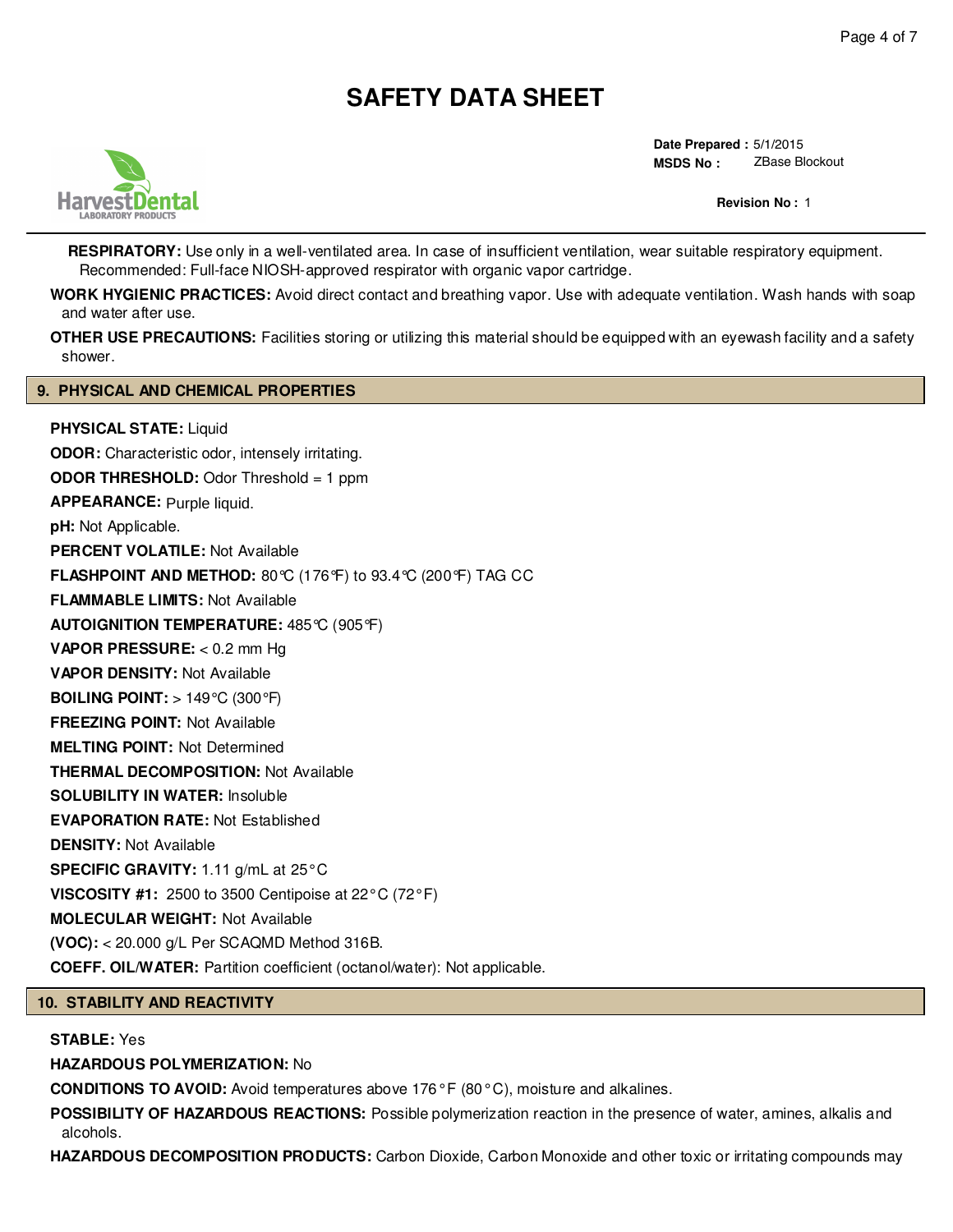

**Date Prepared :** 5/1/2015 **MSDS No :**  ZBase Blockout

**Revision No :** 2

form when heated to decomposition.Oxides of nitrogen and probably hydrogen cyanide are also possible.

**INCOMPATIBLE MATERIALS:** Polymerized by water, alcohol, amines, alkaline materials.

**COMMENTS:** REACTIVITY: Rapid exothermic polymerization will occur in the presence of water, amines, alkalis and alcohols.

### **11. TOXICOLOGICAL INFORMATION**

### **ACUTE**

| <b>Chemical Name</b>  | ORAL LD <sub>50</sub><br>(rat) | <b>DERMAL LD<sub>50</sub></b><br>(rabbit) |
|-----------------------|--------------------------------|-------------------------------------------|
| ETHYL-2-CYANOACRYLATE | $> 5000$ mg/kg                 | $>$ 2000 mg/kg                            |

**DERMAL LD50:** > 2000 mg/kg

**Notes:** (Estimated)

**ORAL LD50:** > 5000 mg/kg

**Notes:** (Estimated)

**INHALATION LC50:** Vapors may be irritating. Recommended TWA 0.2ppm.

**EYE EFFECTS:** Bonds skin and eyes in seconds. Eye irritant.

**SKIN EFFECTS:** Irritating to skin. May cause allergic skin reaction with prolonged contact.

### **CARCINOGENICITY**

**IARC:** None known.

**NTP:** None known.

**OSHA:** None known.

**SENSITIZATION:** Possible skin sensitizer.

### **TARGET ORGANS:**

| <b>Ingredient</b><br><b>Health Effect/ Target Organ</b> |                                       |  |  |
|---------------------------------------------------------|---------------------------------------|--|--|
| Ethyl cyanoacrylate                                     | Irritant, Allergen/ Respiratory, Skin |  |  |

### **12. ECOLOGICAL INFORMATION**

**GENERAL COMMENTS:** None known.

## **13. DISPOSAL CONSIDERATIONS**

**DISPOSAL METHOD:** Dispose of following all Local Authority requirements for disposal.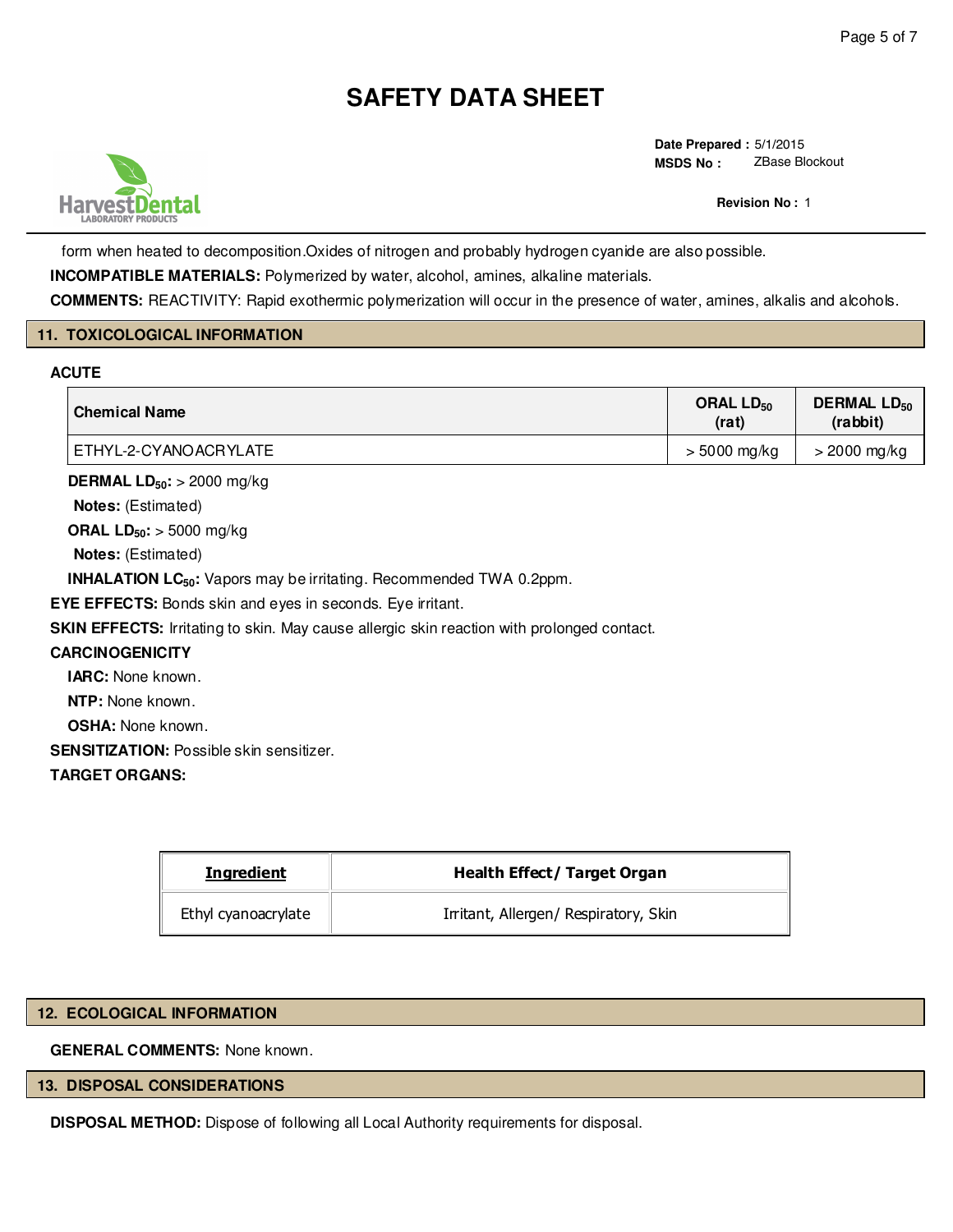

**Date Prepared :** 5/1/2015 **MSDS No :**  ZBase Blockout

**Revision No :** 2

### **14. TRANSPORT INFORMATION**

### **DOT (DEPARTMENT OF TRANSPORTATION)**

**PROPER SHIPPING NAME:** Not restricted

## **ROAD AND RAIL (ADR/RID)**

**PROPER SHIPPING NAME:** Not restricted

### **AIR (ICAO/IATA)**

**SHIPPING NAME:** Not regulated (less than 500 mL). AVIATION REGULATED LIQUID, N.O.S. (ETHYL CYANOACRYLATE), UN3334, 9.

**VESSEL (IMO/IMDG)**

**SHIPPING NAME:** Not restricted

### **CANADA TRANSPORT OF DANGEROUS GOODS**

**SHIPPING NAME:** Not restricted

## **15. REGULATORY INFORMATION**

### **UNITED STATES**

### **SARA TITLE III (SUPERFUND AMENDMENTS AND REAUTHORIZATION ACT)**

**311/312 HAZARD CATEGORIES:** Immediate Health, Delayed Health, Fire, Reactive.

**313 REPORTABLE INGREDIENTS:** None above reporting de minimus.

#### **302/304 EMERGENCY PLANNING**

**EMERGENCY PLAN:** None above reporting de minimus.

### **TSCA (TOXIC SUBSTANCE CONTROL ACT)**

| <b>Chemical Name</b>    | <b>CAS</b>      |
|-------------------------|-----------------|
| ETHYL-2-CYANOACRYLATE   | 7085-85-0       |
| Polymethyl methacrylate | $9011 - 14 - 7$ |

**TSCA STATUS:** All components are listed on or are exempt from listing on the Toxic Substances Control Act.

### **CLEAN AIR ACT**

**40 CFR PART 68---RISK MANAGEMENT FOR CHEMICAL ACCIDENT RELEASE PREVENTION:** Not applicable.

**CALIFORNIA PROPOSITION 65:** No California Proposition 65 ingredients are known to be in this product.

### **CANADA**

**WHMIS HAZARD SYMBOL AND CLASSIFICATION**



Class B3 - Combustible, D2B - Irritant.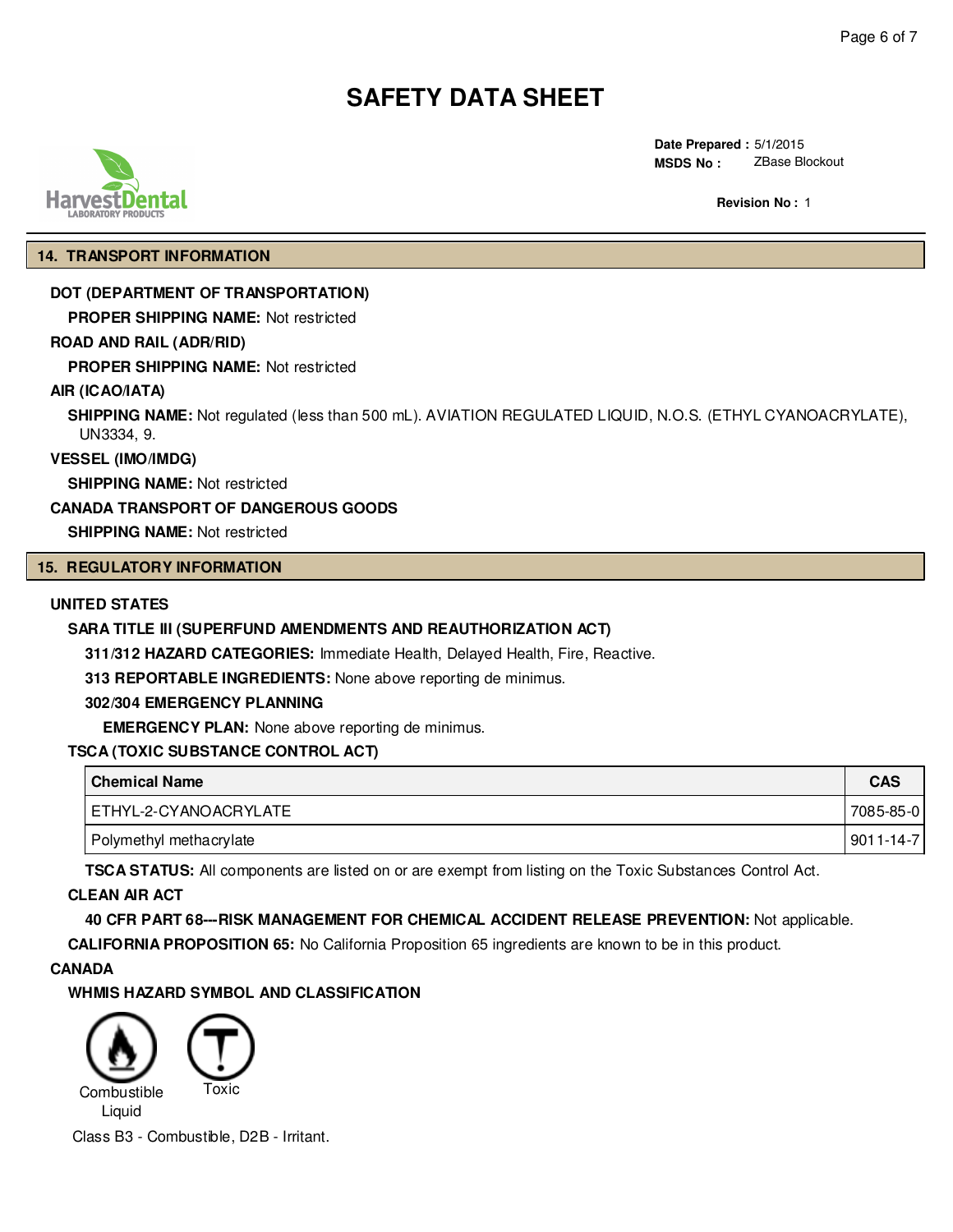

**Date Prepared :** 5/1/2015 **MSDS No :**  ZBase Blockout

**Revision No :** 2

**WHMIS CLASS:** B3 - combustible, D2B - irritant.

**DOMESTIC SUBSTANCE LIST (INVENTORY):** All components are listed on or are exempt from listing on the Domestic Substances List.

### **16. OTHER INFORMATION**

**PREPARED BY:** Sasha DerAvanessian

**REVISION SUMMARY:** This SDS replaces all prior MSDS.



### **MANUFACTURER DISCLAIMER:**

To the best of our knowledge, the information contained herein is accurate. However, Harvest Dental Products, LLC does not assume any liability for the accuracy or completeness of the information contained herein. Final determination of suitability of any material is the sole responsibility of the user. All materials may present unknown hazards and should be used with caution. Although certain hazards are described herein, we cannot guarantee that these are the only hazards which exist.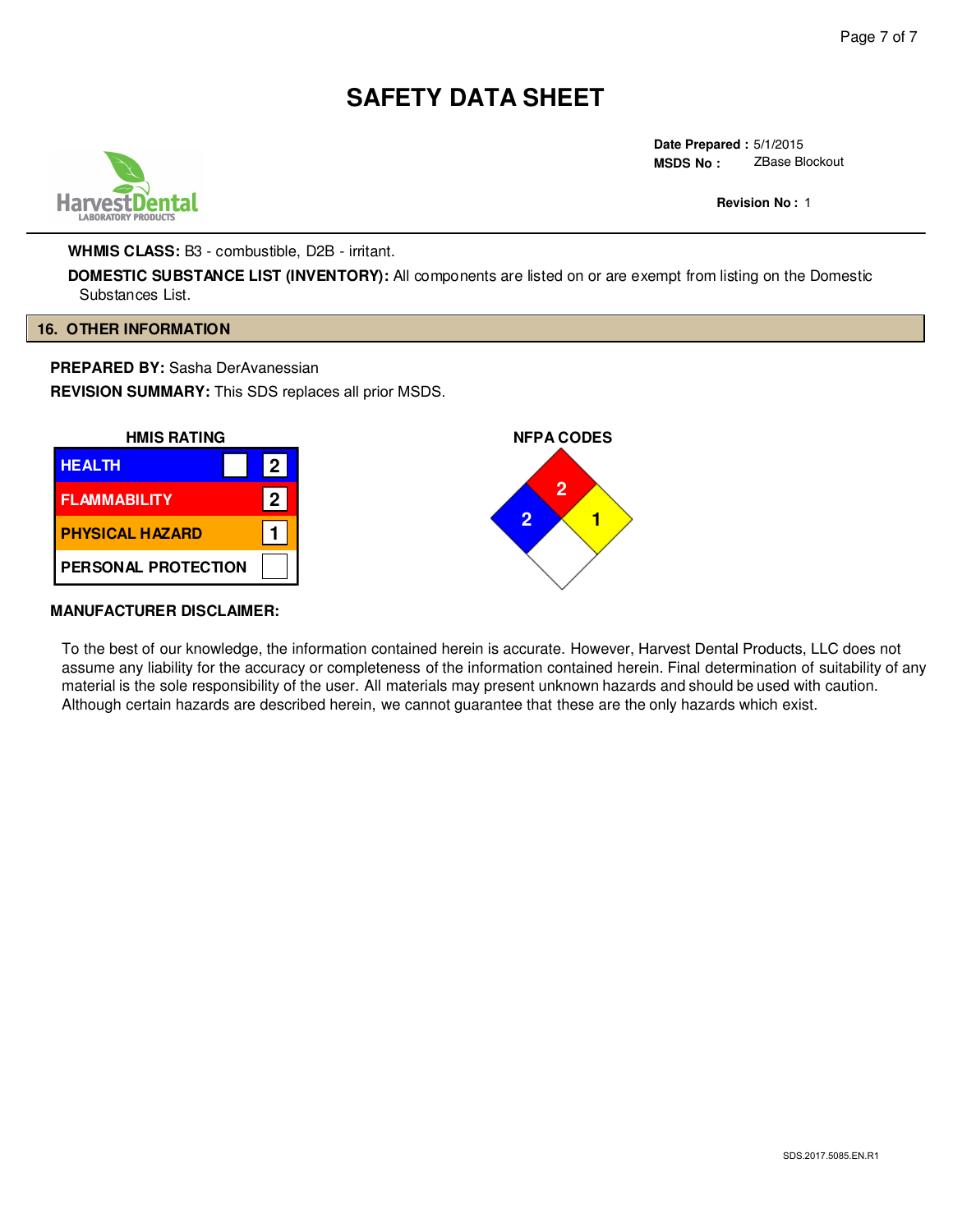

**Date Prepared : I HBBEFI MSDS No :**  ZBase Accelerator

**Revision No : 2**

### **1. PRODUCT AND COMPANY IDENTIFICATION**

**PRODUCT DESCRIPTION:** ZBase Accelerator

#### **MANUFACTURER**

Harvest Dental Products, LLC 905 Columbia St Brea, CA 92821 **Emergency Contact:** INFOTRAC **Emergency Phone:** 800-535-5053 **International Emergency Phone:** 1-352-3232-3500 **Product Stewardship:** 714-674-7400

#### **2. HAZARDS IDENTIFICATION**

## **GHS CLASSIFICATIONS**

## **Health:**

Acute Toxicity (Oral), Category 3 Acute Toxicity (Dermal), Category 3 Acute Toxicity (Inhalation), Category 2 Skin Irritation, Category 2 Eye Irritation, Category 2 Aspiration Hazard, Category 1

### **Physical:**

Flammable Liquids, Category 2

### **GHS LABEL ELEMENTS**



#### **SIGNAL WORD:** DANGER

### **HAZARD STATEMENTS**

H225: Highly flammable liquid and vapour.

H301: Toxic if swallowed.

H304: May be fatal if swallowed and enters airways.

- H311: Toxic in contact with skin.
- H315: Causes skin irritation.

H319: Causes serious eye irritation.

H330: Fatal if inhaled.

H373: May cause damage to organs through prolonged or repeated exposure .

H336: May cause drowsiness or dizziness.

## **PRECAUTIONARY STATEMENT(S)**

**Prevention:**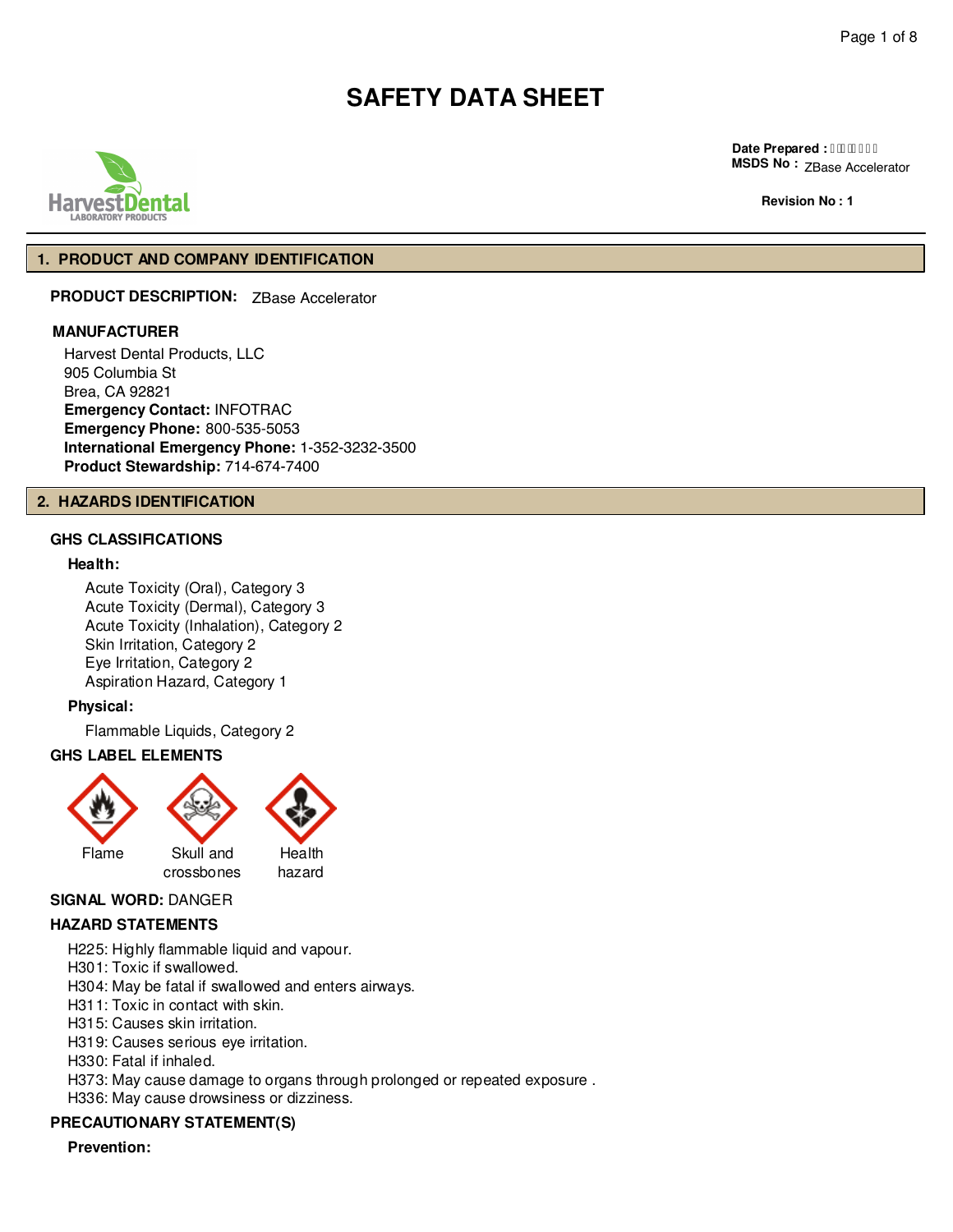

**Date Prepared : I FEBEFI MSDS No :**  ZBase Accelerator

**Revision No :** 2

P210: Keep away from heat/sparks/open flames/hot surfaces. – No smoking.

P280: Wear protective gloves/protective clothing/eye protection/face protection.

P233: Keep container tightly closed.

P242: Use only non-sparking tools.

P243: Take precautionary measures against static discharge.

P270: Do no eat, drink or smoke when using this product.

P271: Use only outdoors or in a well-ventilated area.

P260: Do not breathe dust/fume/gas/mist/vapours/spray.

#### **Response:**

P301+P310: IF SWALLOWED: Immediately call a POISON CENTER or doctor/physician.

P305+P351+P338: IF IN EYES: Rinse cautiously with water for several minutes. Remove contact lenses, if present and easy to do. Continue rinsing.

P303+P361+P353: IF ON SKIN (or hair): Remove/Take off immediately all contaminated clothing. Rinse skin with water/shower.

P304+P340: IF INHALED: Remove to fresh air and keep at rest in a position comfortable for breathing.

P312: Call a POISON CENTER or doctor/physician if you feel unwell.

#### **Storage:**

P403+P233: Store in a well-ventilated place. Keep container tightly closed. P403+P235: Store in a well-ventilated place. Keep cool. P405: Store locked up.

#### **Disposal:**

7944L5O1: Dispose of in a manner consistent with federal, state, and local regulations.

### **3. COMPOSITION / INFORMATION ON INGREDIENTS**

| <b>Chemical Name</b>     | $Wt.$ %   | <b>CAS</b>    |
|--------------------------|-----------|---------------|
| Heptane                  | $65 - 75$ | 142-82-5      |
| Acetone                  | $15 - 25$ | $67 - 64 - 1$ |
| N,N-DIMETHYL-P-TOLUIDINE | $5 - 15$  | 99-97-8       |

#### **4. FIRST AID MEASURES**

**EYES:** Flush eye with water for 15 minutes. Get medical attention.

**SKIN:** Immediately wash skin with soap and plenty of water. Remove contaminated clothing. Get medical attention if symptoms reoccur. Wash clothing before reuse.

**INGESTION:** Do Not induce vomiting. Contact physician at once.

**INHALATION:** Immediately remove patient to fresh air. If breathing has stopped, give artificial respiration. Use oxygen as required, provided a qualified operator is available. Get medical attention immediately.

### **SIGNS AND SYMPTOMS OF OVEREXPOSURE**

**EYES:** Causes eye irritation.

**SKIN:** Remove contaminated clothing and wash affected areas with soap and water. Prolonged or repeated contact can cause dermatitis in sensitive individuals. Contact a physician if irritation persists.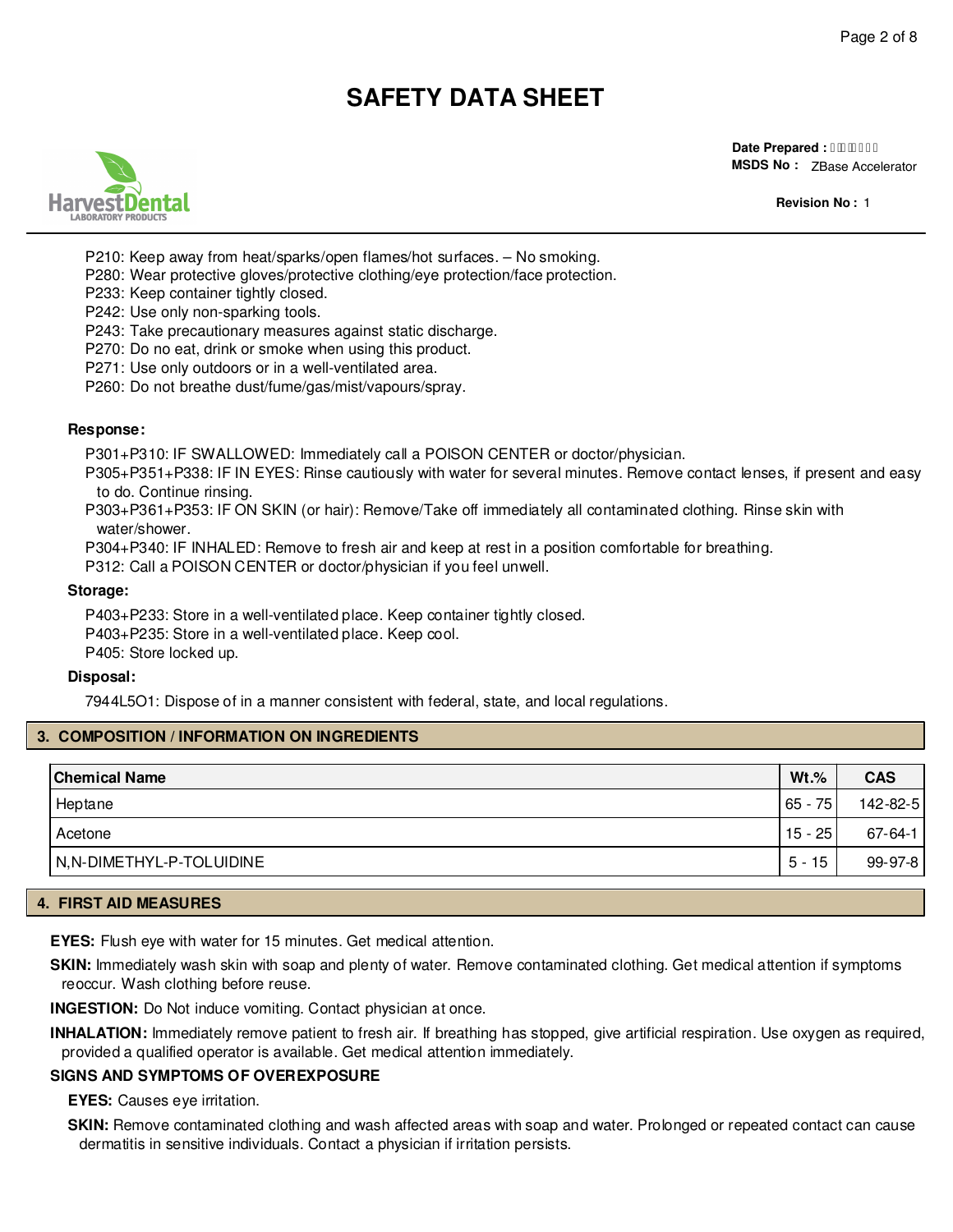

**Date Prepared : I FEBEFI MSDS No :**  ZBase Accelerator

**Revision No :** 2

**SKIN ABSORPTION:** No data available on this product.

**INGESTION:** Aspiration hazard. If swallowed, vomiting may occur spontaneously, but do not induce. If vomiting occurs, keep head below hips to prevent aspiration into lungs. Call a physician immediately.

**INHALATION:** Prolonged or excessive inhalation may cause respiratory tract irritation.

**ACUTE TOXICITY:** Eye, skin and respiratory irritant.

**CHRONIC EFFECTS:** Prolonged or repeated exposure may cause skin dermatitis, central nervous system depression and lung damage.

### **5. FIRE FIGHTING MEASURES**

**FLAMMABLE CLASS:** GHS Flammable liquid, Category 2

**GENERAL HAZARD:** Highly flammable

**EXTINGUISHING MEDIA:** Use dry chemical, foam or carbon dioxide.

**HAZARDOUS COMBUSTION PRODUCTS:** Combustible by-products of carbon monoxide and dioxide.

**EXPLOSION HAZARDS:** Containers may rupture violently under fire temperatures. Cool containers with water if exposed to fire conditions.

**FIRE FIGHTING PROCEDURES:** "Empty" containers retain product residue (liquid and/or vapor) and can be dangerous. DO NOT PRESSURIZE, CUT, WELD, BRAZE, SOLDER, DRILL, GRIND, OR EXPOSE SUCH CONTAINERS TO HEAT, FLAME, SPARKS, STATIC ELECTRICITY, OR OTHER SOURCES OF IGNITION; THEY MAY EXPLODE AND CAUSE INJURY OR DEATH. Empty bottles should be completely drained, and properly disposed of.

**FIRE FIGHTING EQUIPMENT:** As in any fire, wear self-contained breathing apparatus pressure-demand, (MSHA/NIOSH approved or equivalent) and full protective gear.

**FIRE EXPLOSION:** Containers may rupture violently under fire temperatures. Cool containers with water if exposed to fire conditions.

**SENSITIVITY TO IMPACT:** No data available on this product.

**HAZARDOUS DECOMPOSITION PRODUCTS:** Carbon monoxide or carbon dioxide.

### **6. ACCIDENTAL RELEASE MEASURES**

**SMALL SPILL:** Ventilate area and remove sources of ignition. Confine and remove with inert absorbent.

**LARGE SPILL:** Contain spill with dike to prevent entry into sewers. Absorb liquid and place in sealed container for disposal.

### **ENVIRONMENTAL PRECAUTIONS**

**WATER SPILL:** Avoid runoff into storm sewers and ditches which lead to waterways.

**LAND SPILL:** Prevent contamination of soil, drains and surface waters. Dike and contain material. Soak up residue with absorbent (clay, sand) materials and dispose of properly.

**AIR SPILL:** No data available on this product.

## **7. HANDLING AND STORAGE**

**GENERAL PROCEDURES:** Avoid breathing of vapors. Use only in well ventilated areas. When handling, do not eat, drink or smoke.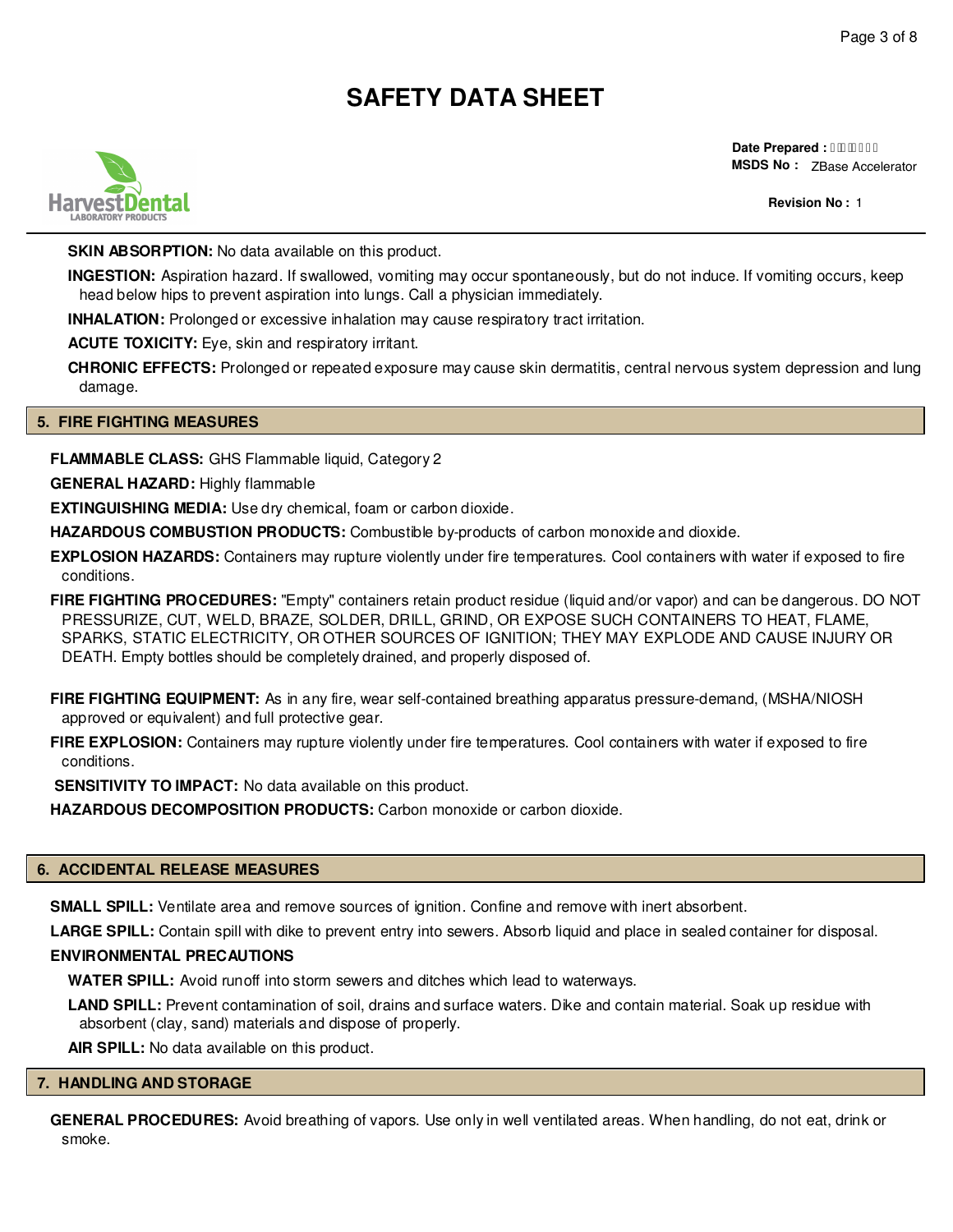

**Date Prepared : I FEBEFI MSDS No :**  ZBase Accelerator

**Revision No :** 2

**HANDLING:** Use with adequate ventilation. Avoid contact with eyes, skin and clothing.

**STORAGE:** Keep away from heat, sparks and flame, sunlight and ignition sources. Do not place in direct sunlight or allow contamination with incompatible materials. Do not return any used material to storage container. Keep tightly capped.

**STORAGE TEMPERATURE:** Ambient room temperature (70F/21C).

**LOADING TEMPERATURE:** No data available on this product.

**LOADING/UNLOADING VISCOSITY:** No data available on this product.

**STORAGE PRESSURE:** No data available on this product.

**SPECIAL SENSITIVITY:** No data available on this product.

**ELECTROSTATIC ACCUMULATION HAZARD:** Take measures to prevent the bulidup of electrostatic charge.

## **8. EXPOSURE CONTROLS / PERSONAL PROTECTION**

### **EXPOSURE GUIDELINES**

| OSHA HAZARDOUS COMPONENTS (29 CFR1910.1200) |             |     |                        |                  |                   |  |
|---------------------------------------------|-------------|-----|------------------------|------------------|-------------------|--|
|                                             |             |     | <b>EXPOSURE LIMITS</b> |                  |                   |  |
|                                             |             |     | <b>OSHA PEL</b>        | <b>ACGIH TLV</b> |                   |  |
| <b>Chemical Name</b>                        |             | ppm | mg/m <sup>3</sup>      | ppm              | mg/m <sup>3</sup> |  |
|                                             | <b>TWA</b>  | 500 | 2000                   | 400              | 1640              |  |
| Heptane                                     | <b>STEL</b> |     |                        | 500              | 2050              |  |

#### **(;32685( CONTROLS:**

| <b>CHEMICAL</b>      | <b>OSHA PEL</b>                                                   | <b>ACGIH TLV</b> |  |  |
|----------------------|-------------------------------------------------------------------|------------------|--|--|
| Heptane              | 500 ppm                                                           | $400$ ppm        |  |  |
| Acetone              | 750 ppm                                                           | 500 ppm          |  |  |
| Dimethyl-p-toluidine | $WEEL = Workplace$<br>environmental exposure level =<br>$0.5$ ppm |                  |  |  |

## **PERSONAL PROTECTIVE EQUIPMENT**

**EYES AND FACE:** For normal conditions, wear safety glasses. Where there is reasonable probability of liquid contact, wear splash-proof goggles.

**SKIN:** Wear chemical resistant gloves (Buna-N or Polyvinyl alcohol) and apron to protect skin and clothing.

**RESPIRATORY:** NIOSH/MSHA approved air purifying respirator with an organic vapor cartridge or canister may be permissible under certain circumstances where airborne concentrations are expected to exceed exposure limits. Protection provided by air purifying respirators is limited. Use a positive pressure air supplied respirator if there is any potential for an uncontrolled release, exposure levels are not known, or any other circumstances where air purifying respirators may not provide adequate protection.

**PROTECTIVE CLOTHING:** Wear protective clothing. Launder contaminated clothing before reuse.

**WORK HYGIENIC PRACTICES:** Avoid direct contact and breathing vapor. Use with adequate ventilation. Wash hands with soap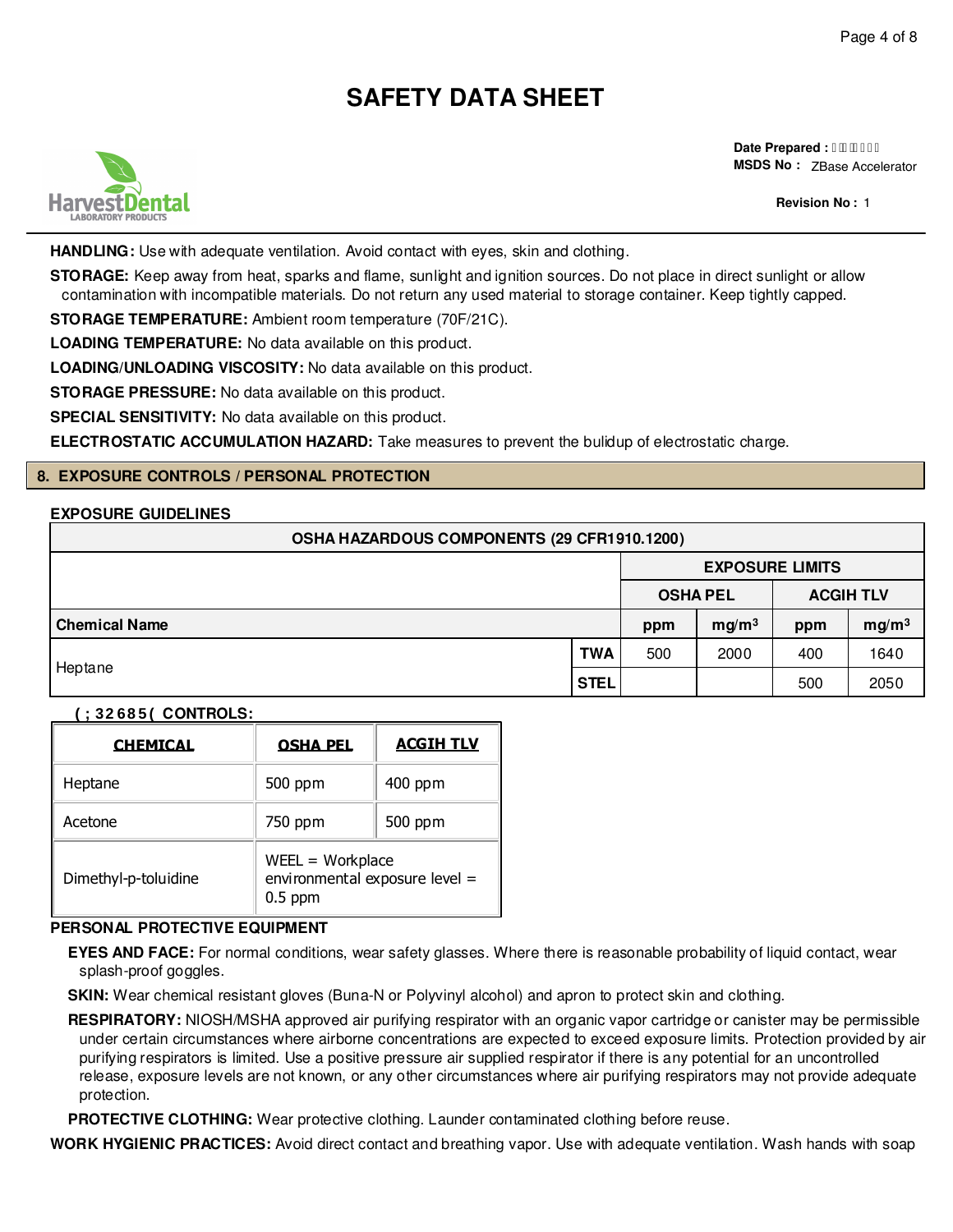

**Date Prepared : I FEBEFI MSDS No :**  ZBase Accelerator

**Revision No :** 2

and water after use.

### **9. PHYSICAL AND CHEMICAL PROPERTIES**

**PHYSICAL STATE:** Liquid **ODOR:** Moderate odor. **ODOR THRESHOLD:** No data available on this product. **APPEARANCE:** Transparent, colorless liquid. **COLOR:** Clear. **pH:** No data available on this product. **FLASHPOINT AND METHOD:** -18°C TAG CC **AUTOIGNITION TEMPERATURE:** No data available on this product. **VAPOR PRESSURE:** Not Established **VAPOR DENSITY:** Not established **BOILING POINT:** 13°C (56°F) **FREEZING POINT:** No data available on this product. **MELTING POINT:** No data available on this product. **POUR POINT:** No data available on this product. **THERMAL DECOMPOSITION:** No data available on this product. **SOLUBILITY IN WATER:** Negligible **EVAPORATION RATE:** Not Established **SPECIFIC GRAVITY:** 0.7 **VISCOSITY:** No data available on this product. **(VOC):** 574.000 g/L **COEFF. OIL/WATER:** No data available on this product.

## **10. STABILITY AND REACTIVITY**

**STABLE:** Yes **HAZARDOUS POLYMERIZATION:** No **STABILITY:** Stable. POLYMERIZATION: Will not occur. **CONDITIONS TO AVOID:** Heat, sparks and flame. **POSSIBILITY OF HAZARDOUS REACTIONS:** Under normal conditions of storage and use, hazardous reactions will not occur. **HAZARDOUS DECOMPOSITION PRODUCTS:** Toxic fumes of carbon monoxide and carbon dioxide.

**INCOMPATIBLE MATERIALS:** Pure oxygen and strong oxidizing agents.

### **11. TOXICOLOGICAL INFORMATION**

**ACUTE NOTES:**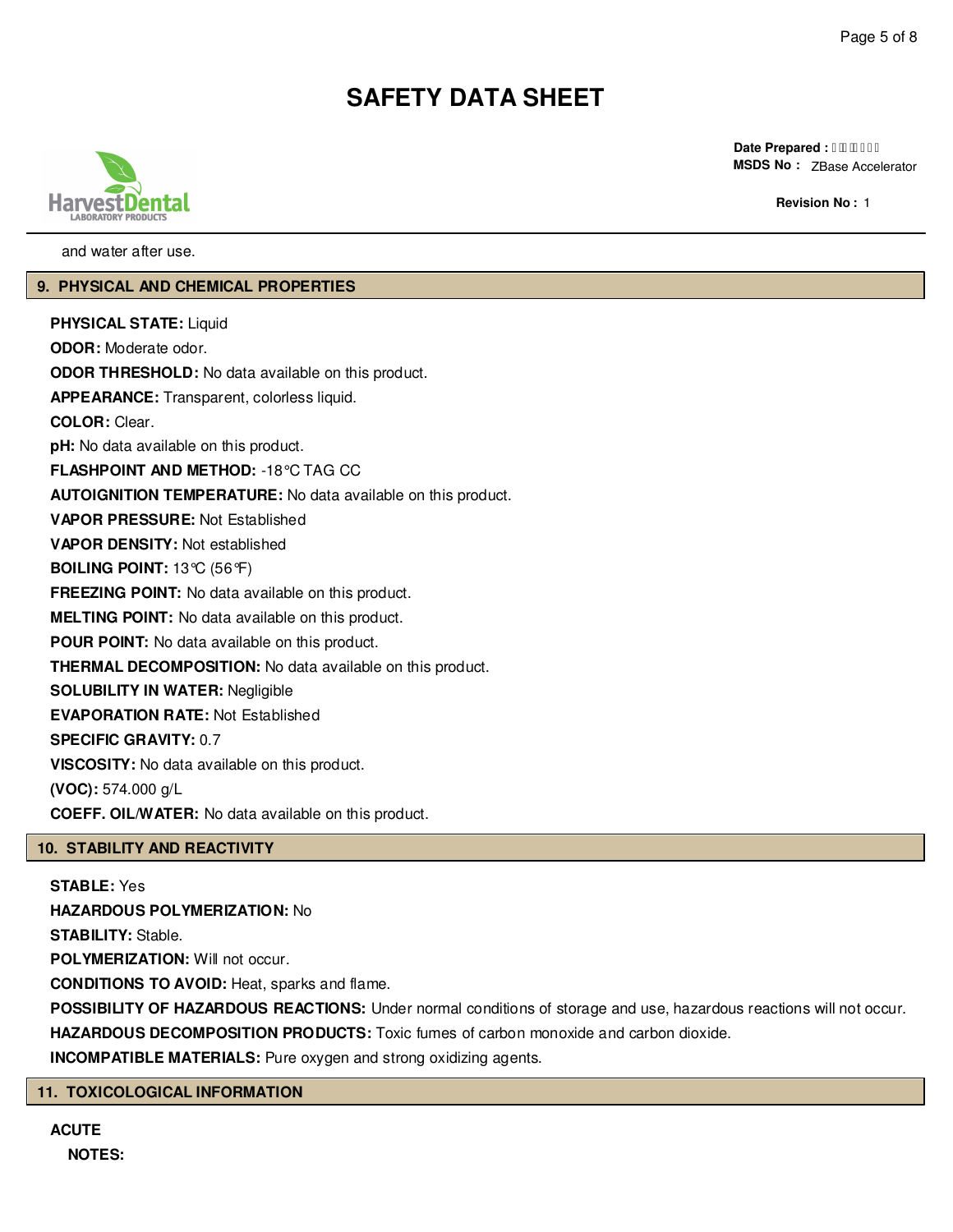

**Date Prepared : I FEBEFI MSDS No :**  ZBase Accelerator

**Revision No :** 2

| <b>CHEMICAL</b>          | <b>IARC</b> | <b>NTP</b> | <b>OSHA</b><br><u>carcinogen</u> | LD50 oral<br><u>rat</u> | <u>LC50</u><br>inhalation          | <b>LD50</b><br><u>dermal</u>   | <b>Health Effect</b><br><u>/Target Organs</u>                                             |
|--------------------------|-------------|------------|----------------------------------|-------------------------|------------------------------------|--------------------------------|-------------------------------------------------------------------------------------------|
| Heptane                  | <b>No</b>   | <b>No</b>  | <b>No</b>                        | No data                 | $(rat) - 4 hr$<br>103,000<br>mq/m3 | No data                        | Irritant, Aspiration<br>hazard / skin,<br>respiratory tract,<br>central nervous<br>system |
| Acetone                  | No          | <b>No</b>  | No                               | 5,800<br>mg/kg          | $(rat)$ -8 hr<br>50,100<br>mg/m3   | (guinea<br>pig) 7,426<br>mg/kg | Irritant/eye,<br>respiratory, skin                                                        |
| Dimethyl-p-<br>toluidine | No          | <b>No</b>  | No                               | 1650<br>mg/kg           | $(rat) - 4 hr 1.4$<br>mg/L         | (rat) >2000<br>mg/kg           | Irritant, headache,<br>nausea / skin,<br>respiratory system                               |

**EYE EFFECTS:** Mildly to moderately irritating.

**SKIN EFFECTS:** Repeated exposure may cause skin sensitization.

**CHRONIC:** Repeated exposure may cause skin dryness or cracking.

**SUBCHRONIC:** No data available on this product.

## **CARCINOGENICITY**

**Notes:** See chart - acute notes.

**IRRITATION:** May cause eye irritation, skin irritation and irritation of respiratory tract.

**CORROSIVITY:** None known.

**SENSITIZATION:** No data available on this product.

**NEUROTOXICITY:** May cause central nervous system effects.

**GENETIC EFFECTS:** No data available on this product.

**REPRODUCTIVE EFFECTS:** No data available on this product.

**TARGET ORGANS:** See chart - Acute notes.

**TERATOGENIC EFFECTS:** No data available on this product.

**MUTAGENICITY:** No data available on this product.

### **12. ECOLOGICAL INFORMATION**

**ENVIRONMENTAL DATA:** Prevent product from entering drains or sewers in case of spill.

**ECOTOXICOLOGICAL INFORMATION:** Prevent product from entering drains or sewers in case of spill.

**BIOACCUMULATION/ACCUMULATION:** No data available on this product.

### **13. DISPOSAL CONSIDERATIONS**

**DISPOSAL METHOD:** Dispose of following all Local Authority requirements for disposal.

**FOR LARGE SPILLS:** Prevent contamination of soil, drains and surface waters. Dike and contain material. Soak up residue with absorbent (clay, sand) materials and dispose of properly.

**PRODUCT DISPOSAL:** Dispose of following all Local Authority requirements for disposal.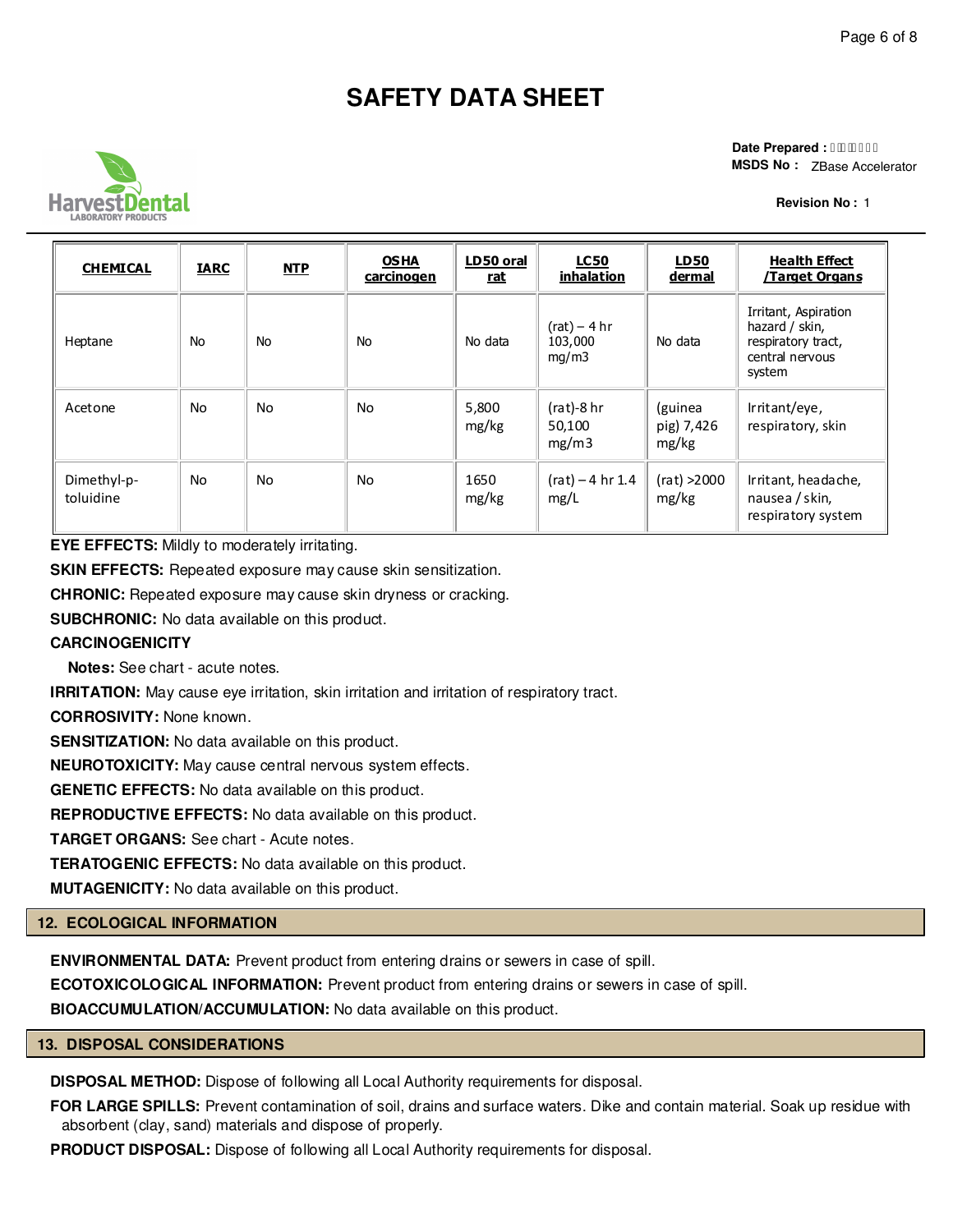**Date Prepared : I HBBEFI MSDS No :** ZBase Accelerator

**Revision No :** 2

### **14. TRANSPORT INFORMATION**

### **DOT (DEPARTMENT OF TRANSPORTATION)**

**PROPER SHIPPING NAME:** FLAMMABLE LIQUIDS N.0.S.(CONTAINS HEPTANE, ACETONE, DIMETHYL-P-TOLUIDINE) **PRIMARY HAZARD CLASS/DIVISION:** 3 **UN/NA NUMBER:** 1993 **PACKING GROUP:** II **AIR (ICAO/IATA) SHIPPING NAME:** FLAMMABLE LIQUIDS N.0.S.(CONTAINS HEPTANE, ACETONE, DIMETHYL-P-TOLUIDINE) **UN/NA NUMBER:** 1993 **PRIMARY HAZARD CLASS/DIVISION:** 3 **PACKING GROUP:** II **VESSEL (IMO/IMDG) SHIPPING NAME:** FLAMMABLE LIQUIDS N.0.S.(CONTAINS HEPTANE, ACETONE, DIMETHYL-P-TOLUIDINE) **UN/NA NUMBER:** 1993 **PRIMARY HAZARD CLASS/DIVISION:** 3 **PACKING GROUP:** II **15. REGULATORY INFORMATION**

### **UNITED STATES**

### **SARA TITLE III (SUPERFUND AMENDMENTS AND REAUTHORIZATION ACT)**

**FIRE:** Yes **PRESSURE GENERATING:** No **REACTIVITY:** No **ACUTE:** Yes **CHRONIC:** No

### **CERCLA (COMPREHENSIVE RESPONSE, COMPENSATION, AND LIABILITY ACT)**

| <b>Chemical Name</b> | $Wt.\%$    | <b>CERCLA</b><br>RQ |
|----------------------|------------|---------------------|
| Acetone              | 25<br>15 - | 5,000               |

**TSCA (TOXIC SUBSTANCE CONTROL ACT)**

| <b>Chemical Name</b>     | <b>CAS</b> |
|--------------------------|------------|
| Heptane                  | 142-82-5   |
| Acetone                  | 67-64-1    |
| N,N-DIMETHYL-P-TOLUIDINE | 99-97-8    |

**TSCA STATUS:** All ingredients in this mixture are in compliance with TSCA.

**CALIFORNIA PROPOSITION 65:** WARNING: This product contains a chemical known to the state of California to cause cancer. (Dimethyl-p-toluidine, CAS 99-97-8).

### **16. OTHER INFORMATION**